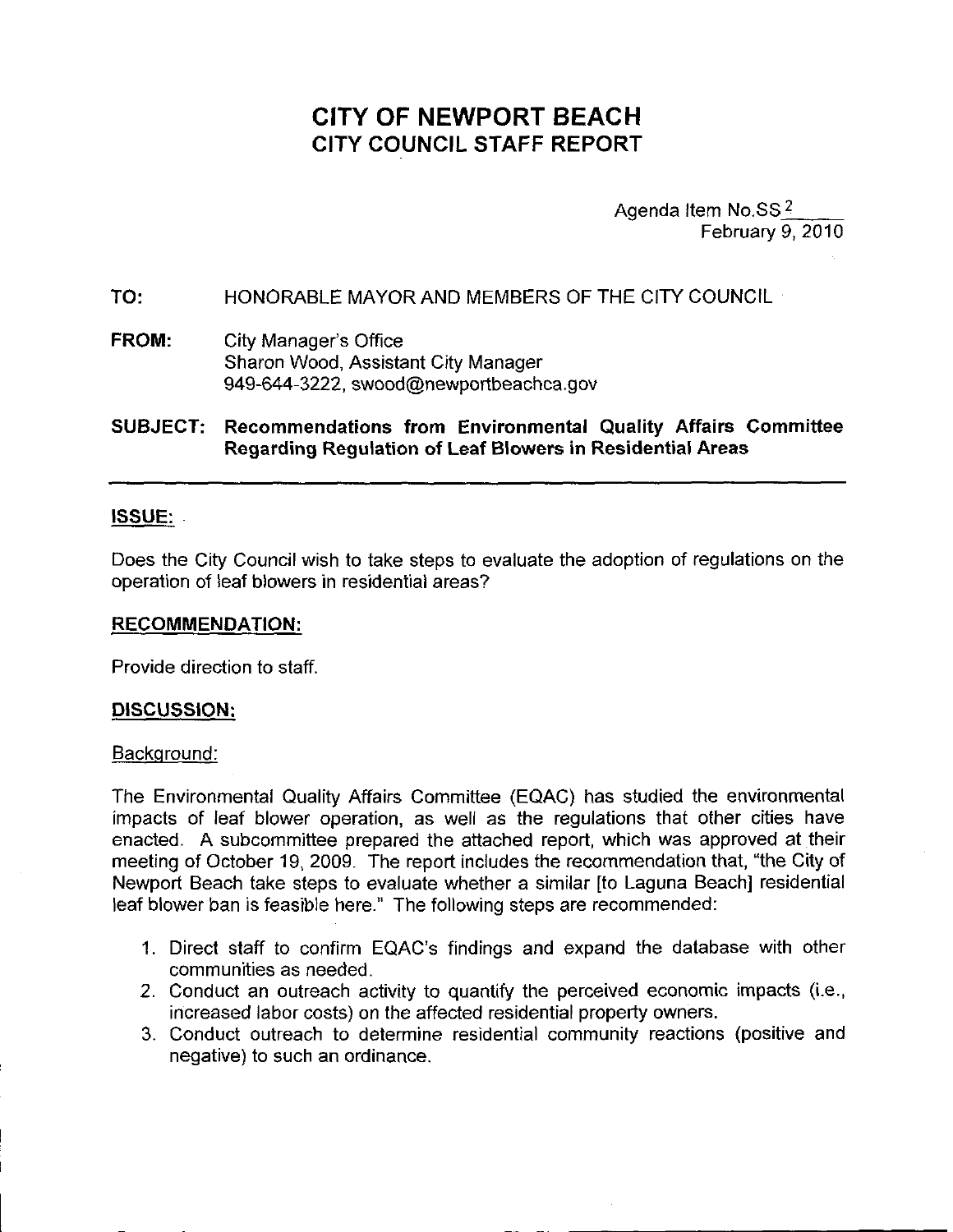4. Based on above, decide whether to proceed with a complete ban, limited ban, imposition of more restrictive standards (noise and air pollution) or continue with the current ordinance (Municipal Code Section 10.28.045).

# Analysis:

EQAC's recommendation is in line with the consensus reached by the City Council at its priority setting session -- that the City should conduct economic analyses of proposed new regulations. To perform a meaningful analysis, staff would need the Council's direction regarding the level of regulation being considered.

The most appropriate staff to study leaf blower regulations and the potential impact of such regulations is in the General Services Department, since they are familiar with the landscape maintenance business. With the recent staff reductions in this department, it will be difficult to assign staff resources to this new project. The General Services budget does not provide funds to hire a consultant for the project.

## Alternatives:

- 1. Direct staff to perform an economic analysis and conduct outreach with residents regarding a potential level of leaf blower regulation defined by the City Council, and direct staff to prepare a budget amendment for the consultant cost.
- 2. Direct staff to draft an ordinance banning or regulating the operation of leaf blowers in residential areas, without the performance of economic analysis.
- 3. Reconsider EQAC's recommendation at a later time when the General Services Department has adjusted to staff reductions and/or funds for consulting services are available.
- 4. Direct staff to take no further action on the regulation of leaf blower operation in residential areas.

**Submitted by:**

tack

Sharon Wood Assistant City Manager

Attachment: Report from EQAC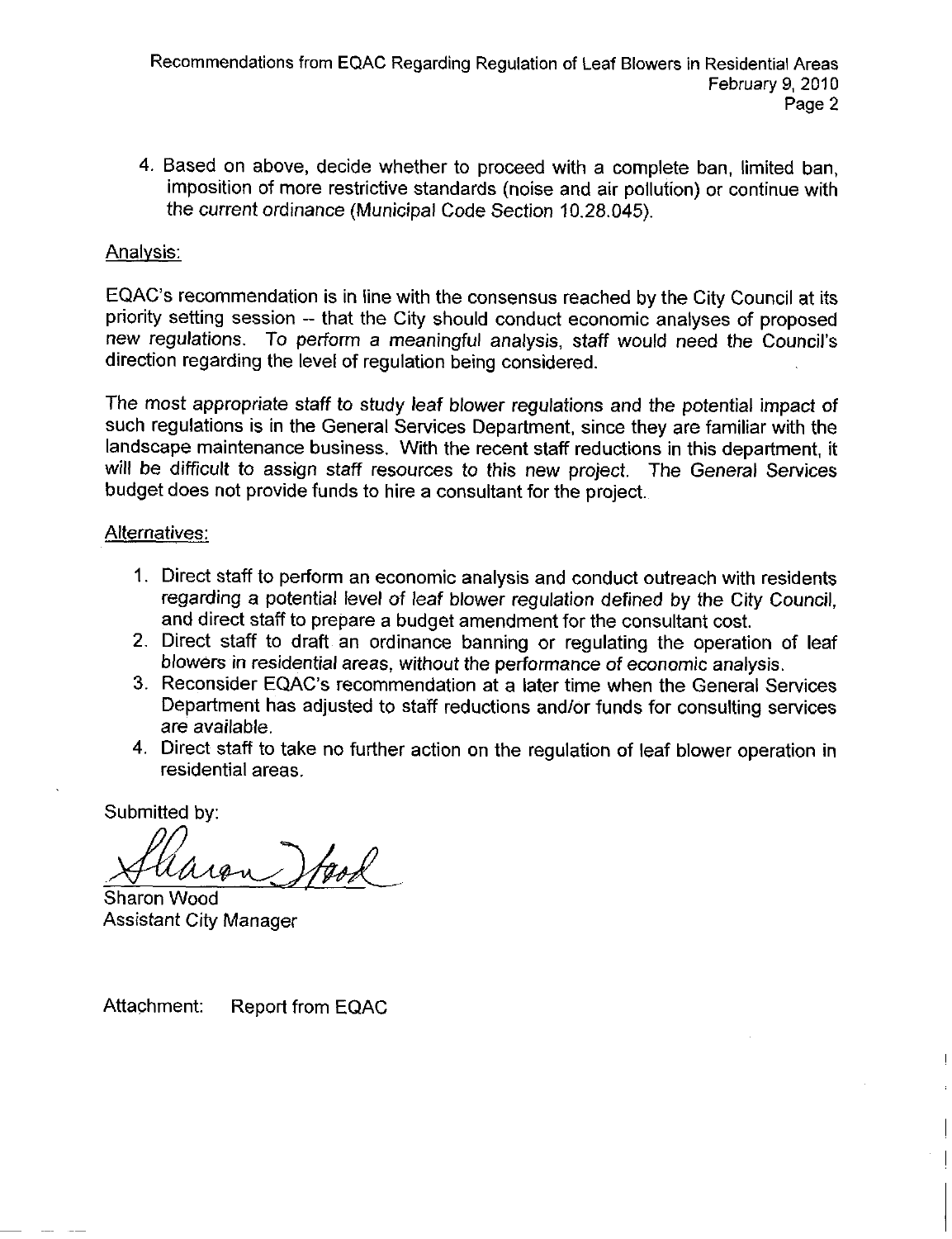To: City of Newport Beach Mayor and City Council October 2009 From: Environmental Quality Affairs Citizens Advisory Committee (EQAC) Subject: Potential Ordinance to Ban Leaf Blowers in Newport Beach

### BACKGROUND

Gas-powered and electrically-operated leaf blowers, vacuums and mulchers are widely used and have been this subject of significant objections by residents who experience the noise, combustion products and fugitive dust produced by such equipment. The California Air Resources Board (Ref. 1) recognized the potential health impacts of using this equipment by the operators and others in the vicinity. They recommended use of safety equipment by the operators (e.g. filtered masks, earplugs, safety glasses), but suggested further study on the potential hazards beyond the operator. Other environmental groups including ZAP (Zero Air Pollution, Ref. 2) have encouraged more restrictions on such equipment because of the potentially harmful and nuisance effects to nearby non-operators due to noise, combustion- product air pollution and fugitive dust (containing PM10 and PM2.5 particulates, garden chemicals, fungi etc.), all of which are felt well beyond the immediate area of operation. The major findings from data collected over approximately 10 years indicates leaf blowers produce significant exhaust emissions, re-suspend dust and particulate matter and generate high noise levels - all contributing to environmental health hazards. (Ref.1).

#### AIR POLLUTION ISSUES

Casual observations of operations make it obvious that leaf blowers (gas or electric powered) are significant producers of local air pollution. EPA reports warn of dust clouds consisting of particulate matters, fecal matter, pesticides, fungi, chemicals, fertilizers, spores and street dirt (containing lead and organic and elemental carbon). Such clouds are evident everywhere leaf blowers are used. In addition, gas powered machines produce unusually high concentrations exhaust emission products (hydrocarbons, carbon monoxide and particulates). While industry groups claim that these emissions average less that  $1\%$  of emissions pollution in a typical long-term scenario, other studies show that local, short term exposures can be 10-100 times the long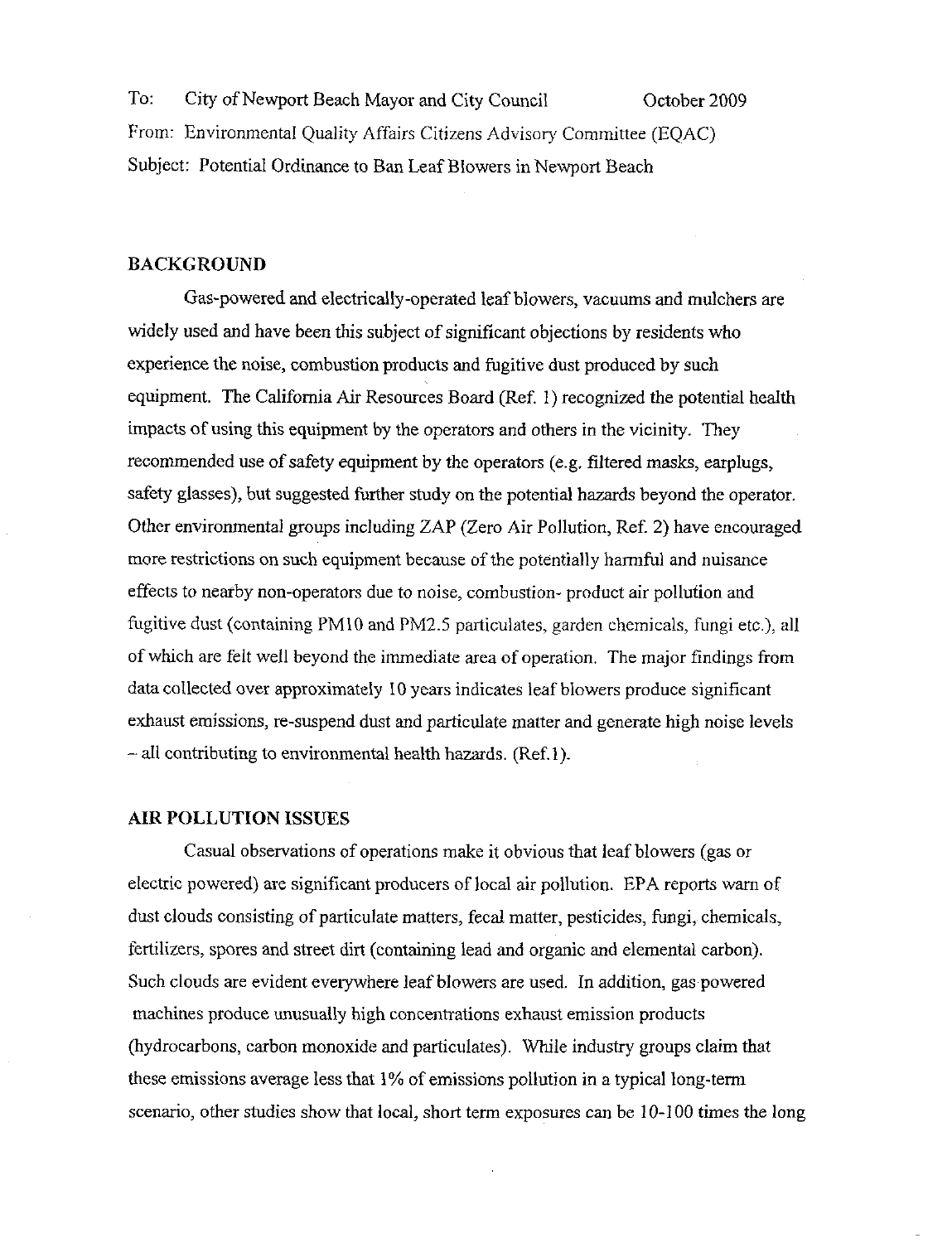term averages. The combination of these leaf blower exhaust emissions and the associated dust cloud contaminants represents a significant nuisance and potential health hazard to those in the vicinity of their operation.

As described by the California EPA Air Resource Board comparing emissions for a given amount of leaf blower operation to miles traveled by car:

"... for the average 1999 leaf blower and car data ... we calculate that hydrocarbon emissions from one-half hour of leaf blower operation equal about 7,700 miles of driving, at 30 miles per hour average speed. The carbon monoxide emission benchmark is significantly different. For carbon monoxide, one-half hour of leaf blower usage ... would be equivalent to about 440 miles of automobile travel at 30 miles per hour average speed." (Ref. 1, p. 58)

**Table 9. Commercial Leaf Blower Emissions Compared to Light Duty Vehicle Emissions 3 hp average, 50% load factor, 1999 emissions data**

|                      | <b>Exhaust Emissions,</b><br>g/hr | <b>Exhaust Emissions,</b><br>new light duty<br>vehicle, $\frac{1}{2}$ g/hr | <b>Exhaust Emissions,</b><br>older light duty<br>vehicle,** $g/hr$ |  |
|----------------------|-----------------------------------|----------------------------------------------------------------------------|--------------------------------------------------------------------|--|
| Hydrocarbons         | 199.26                            | 0.39                                                                       | 201.9                                                              |  |
| Carbon Monoxide      | 423.53                            | 15.97                                                                      | 1310                                                               |  |
| Particulate Matter   | 6.43                              | 0.13                                                                       | 0.78                                                               |  |
| <b>Fugitive Dust</b> | 48.6-1031                         | N/A                                                                        | N/A                                                                |  |

\*New light duty vehicle represents vehicles one year old, 1999 or 2000 model year, driven for one hou~ at 30 mph.

\*\*Older light duty vehicle represents vehicles 1975 model year and older, pre-catalytic vehicle, driven for one hour at 30 mph.

Table 9 above provides the California EPA data on leaf blower emissions (excerpted from Ref. I, pg. 50). The emissions from lea£blowers are significant because they use small but dirty two-stroke engines that can be responsible for a surprising share of the health-harming air pollutants in local environments, which is why municipal controls on two-stroke engines of all varieties is common.

#### **NOISE ISSUES**

Leaf blowers from all manufacturers produce objectionable levels of local noise. This problem has been addressed by most manufacturers of newest models (see Table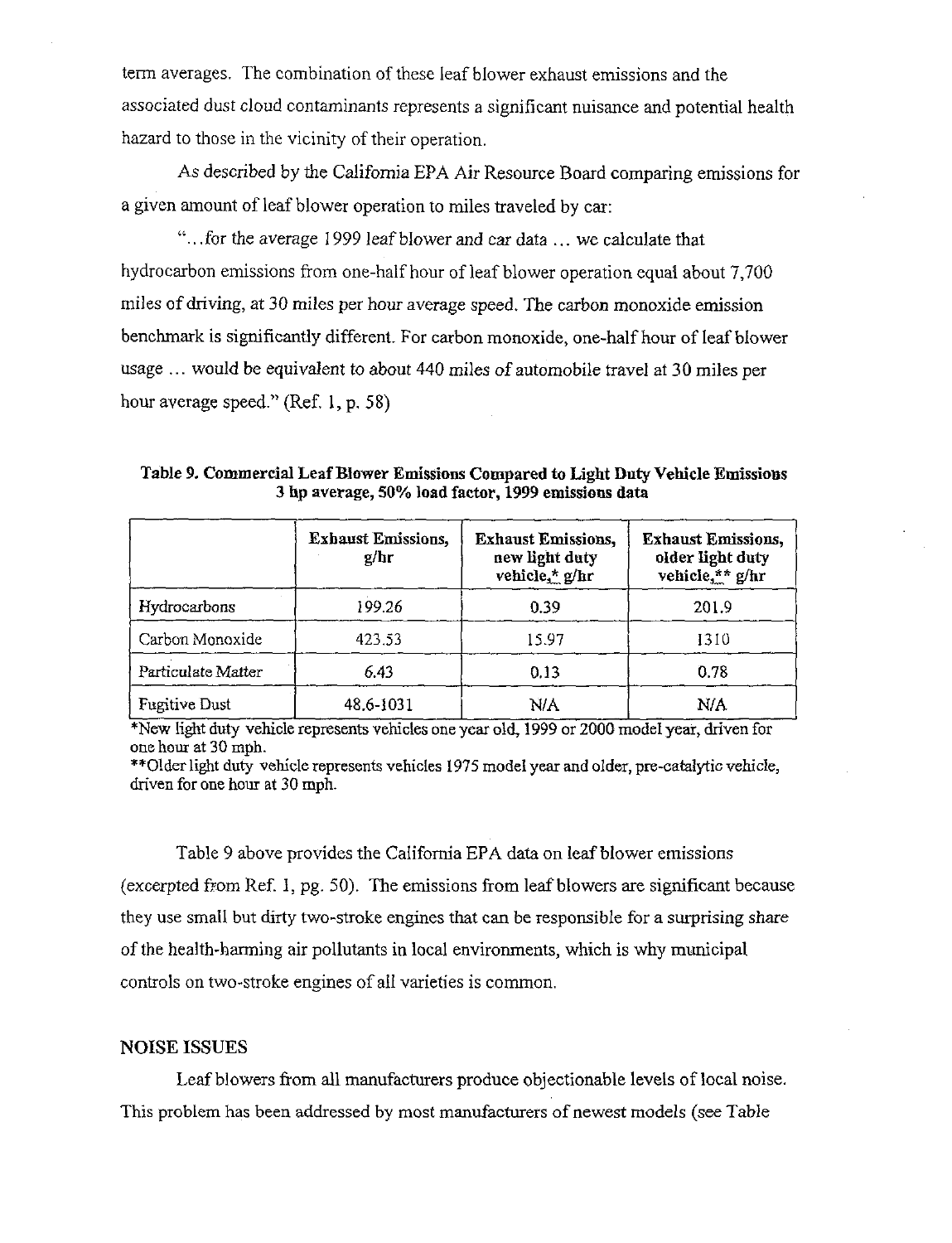below), but they all operate at noise levels that exceed Newport Beach and other city municipal code noise allowable levels as discussed below. Even though their use is intermittent, while in operation, these devices produce objectionable local noise levels.

# **TYPICAL LEAF BLOWER CHARACTERISTICS**

**(2009 Models)**

|                                                               |                   |             | AIR            | <b>SOUND</b> |
|---------------------------------------------------------------|-------------------|-------------|----------------|--------------|
| <b>BRAND</b>                                                  | <b>TYPE/POWER</b> | WT-LB       | <b>VEL-MPH</b> | LEVELdb(A)   |
| Toro 51599                                                    | Handheld/Electric | 7.3         | 112-235        | 63-67        |
| Black&Deckerbv4000Handheld/Electric                           | 8.1               | 230         | 65             |              |
| Husqvarna 125B                                                | Handheld/Gas Eng. | 9.4         | 170            | 70           |
| Stihl BG55                                                    | Handheld/Gas Eng. | 9.0         | 140            | 69           |
| Stihl BR380D                                                  | Backpack/Gas Eng. | <b>20.5</b> | 181            | 73           |
| Echo PB-265LC                                                 | Backpack/Gas Eng. | 13.3        | 135            | 65           |
| 1. Sound levels measured at 50-ft. per ANSI B175.2.<br>NOTES: |                   |             |                |              |

2. NB Municipal Code 10.28.045 defines allowable noise levels of 55-60db(A).

## **HEALTH** RISKS ASSOCIATED **WITH LEAF BLOWER USE**

The California Environmental Protection Agency Air Resources Board published a summary of existing research on the hazards and health risk factors associated with leaf blower operations (http://www.arb.ca.gov/msprog/leafblow/leafblow.htm). Two significant forms of hazards are summarized here: (1) hazards to leaf blower operators, and (2) hazards to the general public.

(1) The exposure scenario suggests that 10 minutes of leaf blower usage could expose the operator to a significant, potentially harmful dose of CO in cases where exposure involves no dispersion of pollutants out of the immediate area. In this case, the operator could be exposed to potentially harmful mounts of carbon monoxide. Actual operator usage apparently ranges from 15 minutes to a full work day. Research demonstrates that high short-term exposures to CO were found in people operating small gas-powered garden equipment (ref. 5). Thus, the real risks to long-term pollutants is substantial to the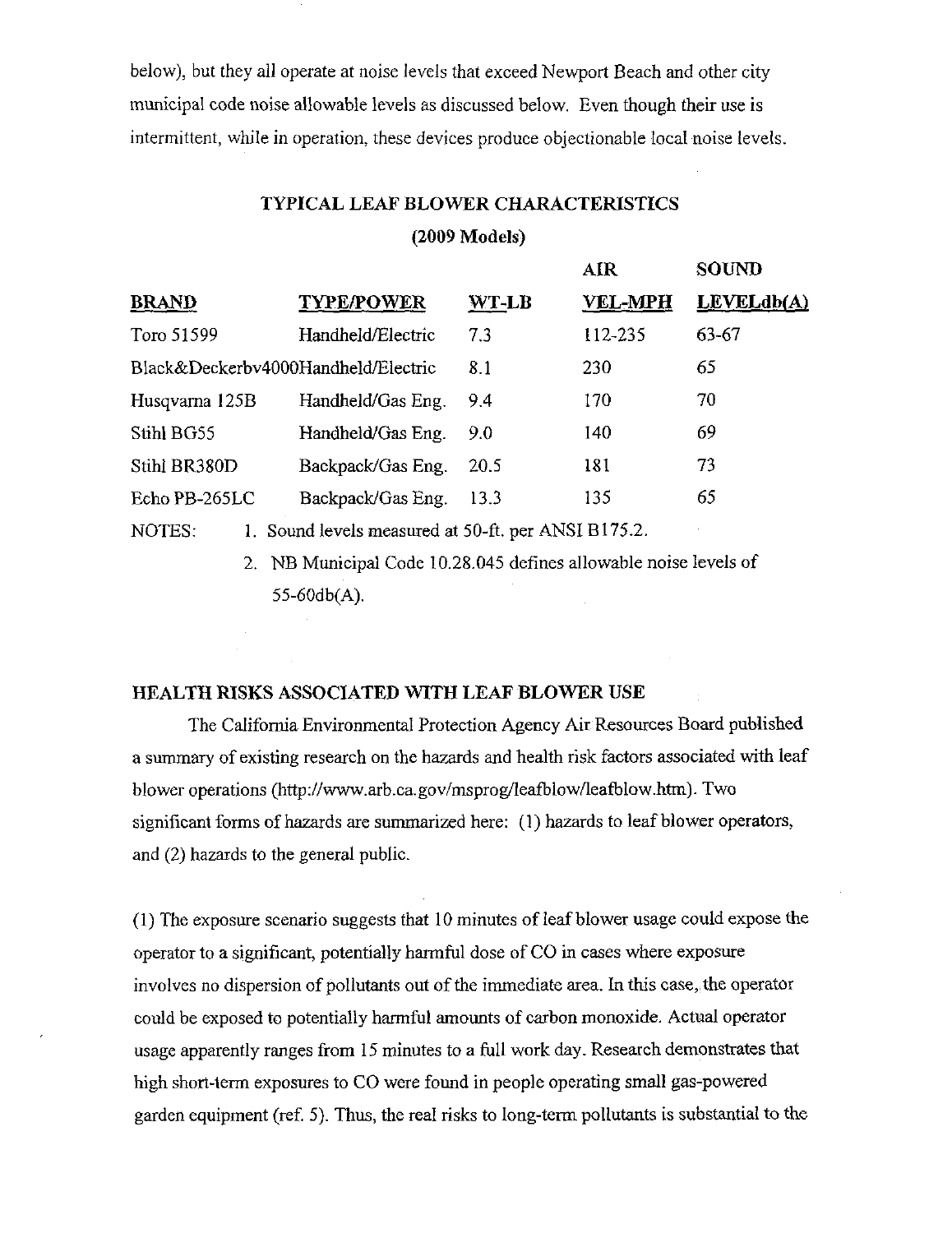operator. A second significant health risk to leaf blower operators is noise- induced hearing loss. Two factors contribute to an increased risk of hearing loss in typical career gardeners: the high sound pressure levels emitted by leaf blowers at the level of the operator's ear, and the infrequent use of heating protection. Insufficient data makes it difficult to estimate the percentage of workers who will experience noise-induced hearing loss. Hearing loss is gradual, and may become obvious only years after the exposure has ceased. Thus, by using leaf blowers within the City, in all likelihood leaf blower operators may be exposed to potentially hazardous concentrations of carbon monoxide and particulate matter throughout their work day, and related noise exposure are likely high enough that operators are at increased risk of developing hearing loss.

(2) Considerable evidence also suggests both short- and long-term impacts of leaf blower operations on the general public. With respect to local pollutants: according to the California EPS, National Ambient Air Quality Standards have been set to protect public health and welfare and are intended to protect certain sensitive and probable risk groups of the general population. The sensitive and probable risk groups for CO include anemics, the elderly, pregnant women, fetuses, young infants and those suffering from certain blood, cardiovascular or respiratory diseases (Refs. 5, 6). At a minimum, it would be prudent to restrict the use of leaf blowers specifically in areas where these populations are present, including near schools, residential homes for elderly, hospital service areas, and where these groups are likely to be present.

For the general public, exposure to leaf blower noise also has deleterious effects, and the literature on health effects of noise is extensive. Exposure of adults to prolonged and excessive noise results in noise-induced hearing loss that shows a dose-response relationship betweev: its incidence, the intensity of exposure, and duration of exposure. Noise-induced stimulation of the autonomic nervous system reportedly results in high blood pressure and cardiovascular disease (Ref. 7). In addition are psychological effects that reduce job performance and educational and work place productivity. The sound level distribution at which a leaf blower operates are illustrated in the following Figure (Ref. 1, pg. 40).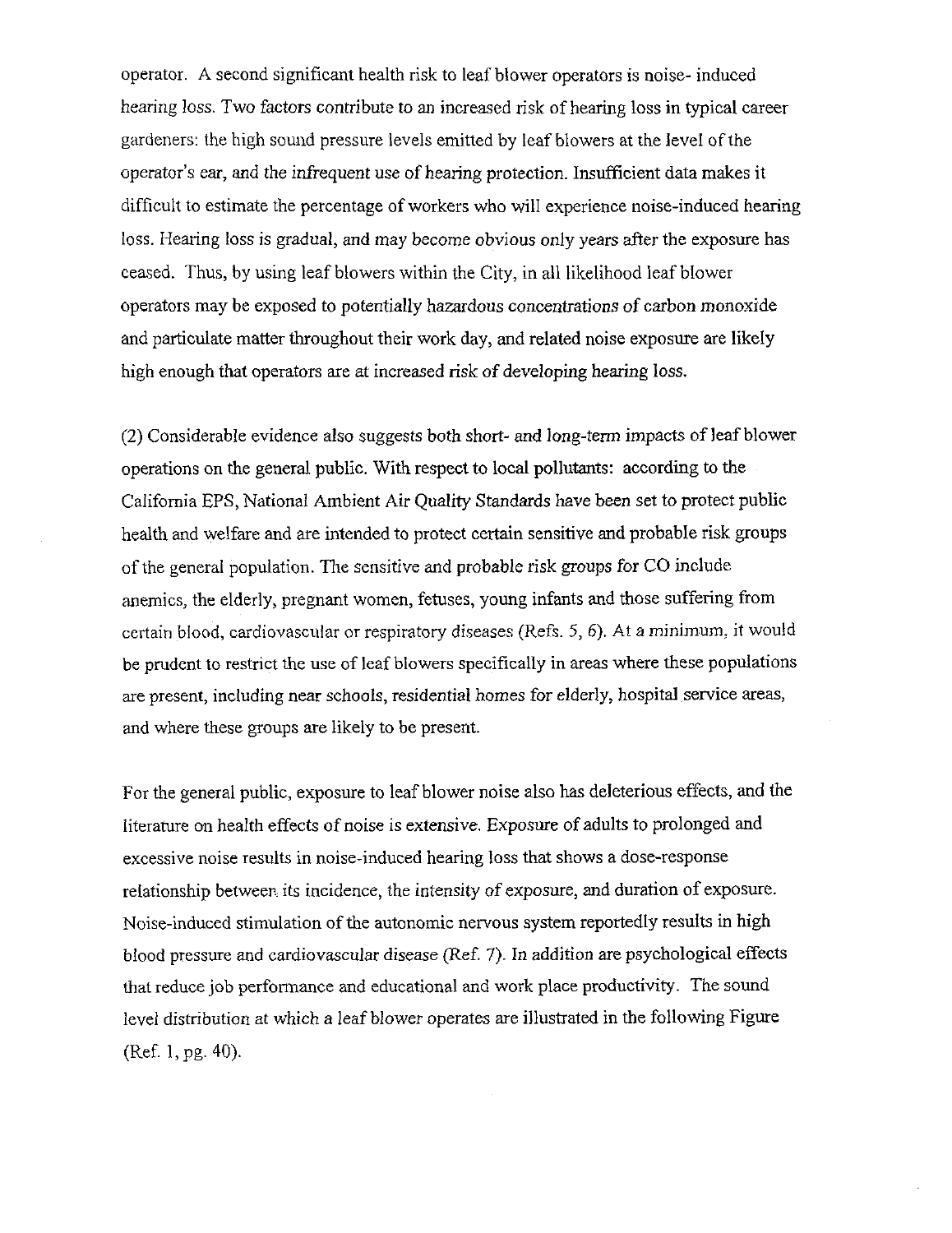#### **Loudness Levels of Leaf Blowers in dB(A) (measured at 50 ft)**



The World Heath Organization, as well as other informed organizations, cite 65 dB(A) as the criterion for psychologically disruptive sound (ref. 8) that impacts learning and productivity. It should be noted that the decibel scale shown is the dB(A) scale. For technical reasons, the  $dB(A)$  scale is most commonly used in practice, despite the fact that it greatly attenuates a spectrum's low frequency sound waves and thus underestimates the effects of low frequency noise on the human body and hearing. Almost half of the energy of the leaf blower sound spectrum occurs at frequencies below 1 kilohertz, which is the region of the spectrum where the  $dB(A)$  scale begins to progressively underestimated the effects of leaf blower noise. An alternative, but under-used measure,  $dB(C)$ more uniformly weights all frequencies of perceived sound, and would give a more accurate, more veridical, index of the damaging sound impacts of leaf blower noise.

Known cardiovascular effects, psychological stress and performance decreases have been demonstrated after long-term exposure to traffic noise (ranging in  $65-70$  dB(A)) - a range coincident with leaf blower noise. In general, NB Municipal Code 10.28.045 allows only 55-60 dB(A) Leq. Yet leaf blowers which can be used for hours every day, mostly exceed 65 dB(A) levels.

Based on these data, one can predict that long-term exposure to leaf blower noise will also have negative health impacts on local residents and presents risks for hearing impairment with continued increased exposure.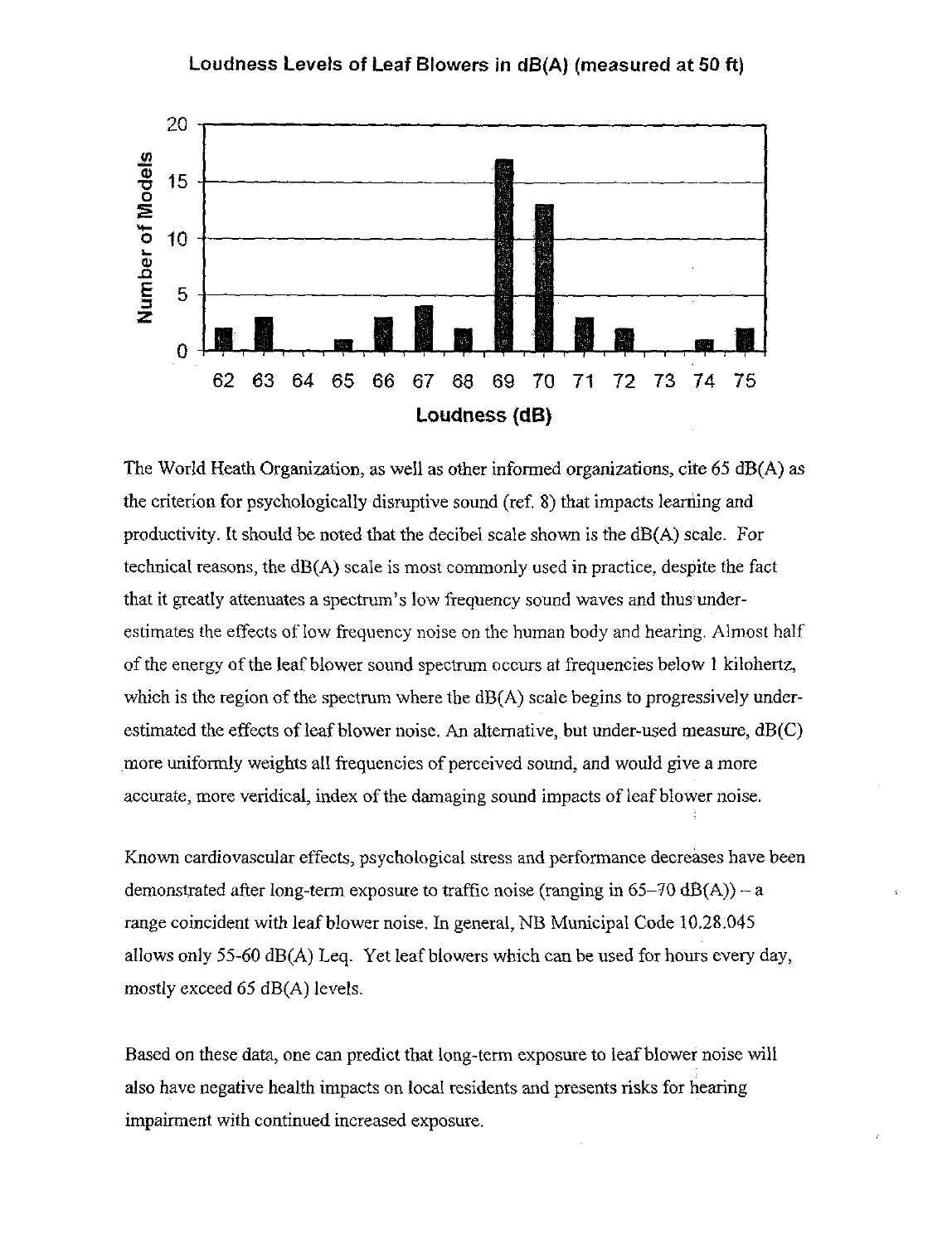### CURRENT SITUATION

Newport Beach and other densely populated areas are particularly susceptible to the secondary effects of the use of portable leaf blowers/mulchers. As a result, it is estimated (Ref. 3) that up to 100 California cities have imposed bans or restrictions on their use in their communities. These have taken the form of total and complete bans (as in Laguna Beach) or stringent restrictions (as in Palo Alto and Los Angeles). Other actions include ordinances requiring training and use of safety equipment by operators, relief for use in industrial/commercial areas versus residential areas and allowance for use of electric but not gas-powered equipment.

These municipal controls have led to objections by equipment suppliers and user groups and there have been unsuccessful attempts in Sacramento to prevent municipalities from imposing bans or restrictions.

In addition, user groups have raised concerns regarding potential economic impact of bans on the use of such equipment. To date, we have found no specific data (anecdotal or formal) to quantify this objection.

It has recently come to our attention that members of the Corona del Mar Residents Association have been seeking leaf blower controls. Current results of their surveys and polls can be found on their Association website, http://www.cdmra.org.

#### **EXAMPLES**

EQAC has performed a limited interact search to determine current status of some ordinances. Apparently because of the difficulty in quantifying the air pollution and fugitive dust components of the problem, all existing controls are focused on the health hazards or nuisance concerns of noise and are contained within the Municipal Codes related to residential noise control.

Los Angeles: Has had existing ordinance No. 171890 since 1998. Refer to Los Angeles Municipal Code Chapter XI (Noise Regulation, ArticIe 2, Special Noise Sources), Section 112.04 (Distance Restrictions). The Iast change code for this was dated 6/10/2005. Equipment cannot operate within 500 feet of a residence if the equipment exceeds 65 db(A) at 50 feet from the equipment. We have obtained no input on compliance/enforcement issues.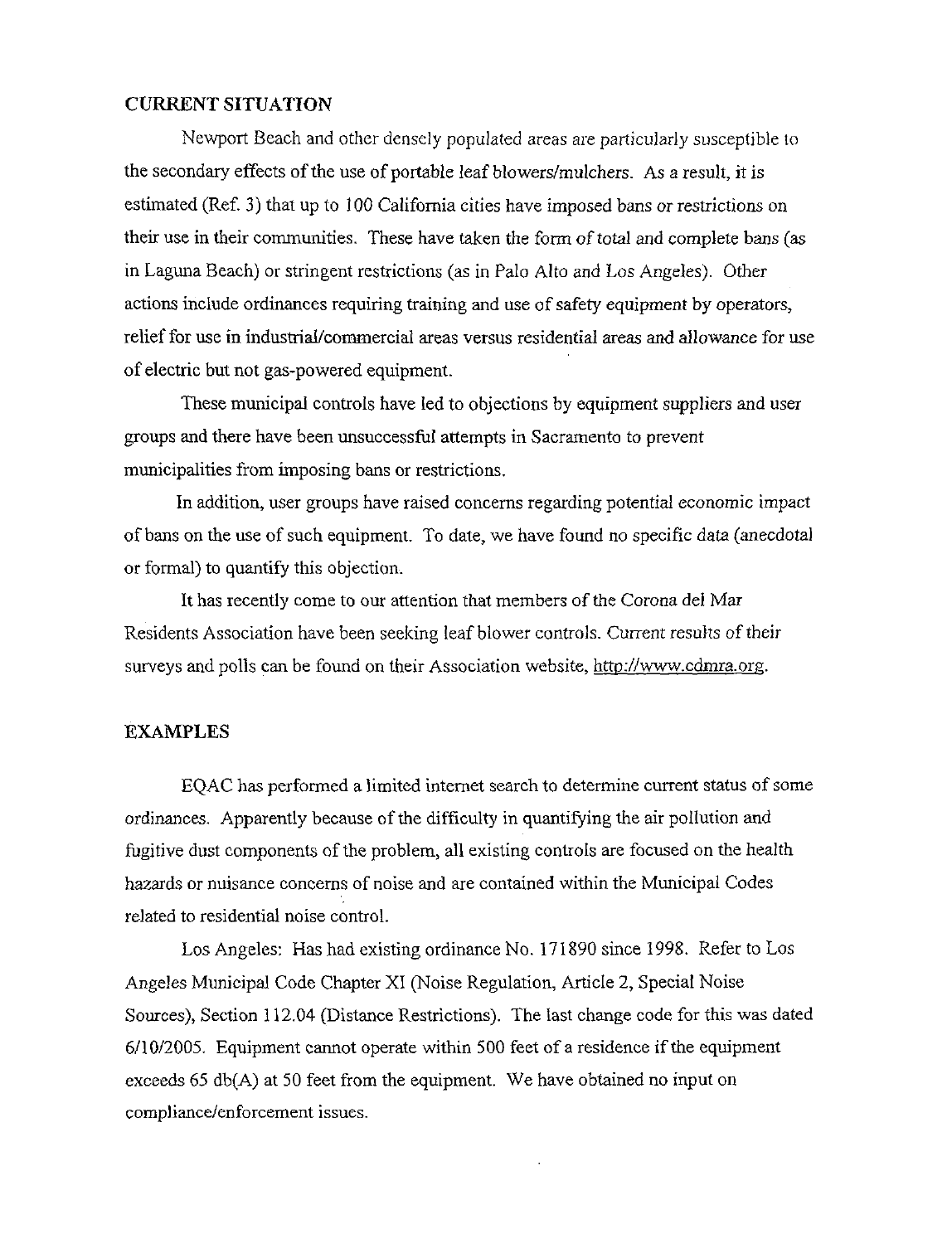Palo Alto: Has had an ordinance since 2005 amending Municipal Code Title 9 (Peace, Morals and Safety), Chapter 9.10 (Noise), Item 9.10.030 (Residential Property Noise Limits). It bans gas-powered and electrically-operated equipment with noise level more than 6db above local ambient, but allows electrically operated blowers powered by gas powered electrical generators which are compliant with local noise ordinances. Enforcement has been more complicated and expensive than desired according to an August 7, 2006 status report by the Palo Alto City Manager (Ref. 4).

Laguna Beach: Ordinance 1259 amended Municipal Code Title 7 (Health and Sanitation), Section 7.25.071, Item D *to* now read as follows:

*"The use of electrical gas powered blowers, such as used by gardeners and other persons for cleaning lawns, yards, driveways, gutters and other property is prohibited at any time within the city limits".*

This is the most complete, least equivocal position we have seen. Compliance Officer, Joe Trujillo (949-497-030I) stated in a telephone interview that "in two years on the job I have had no more than 3 or 4 complaints. We have had negligible compliance problems and good community support. If we see a potential problem while on patrol, we hand out a copy of the ordinance and it is solved then and there."

#### RECOMMENDATION

Research shows that ordinances to ban or control leaf blowers have been successfully implemented in residential areas in other comraunities in California. At least 100 municipalities in California have restricted or banned the use of leaf blowers within city limits in response to community health concerns and in the interest of adopting "greener" policies and practices. Compliance enforcement experience varies widely among communities, with the most successful compliance apparently occurring in the city with the most restrictive ordinance - Laguna Beach. EQAC recommends that the city of Newport Beach take steps needed to evaluate whether a similar residential leaf blower ban is feasible here. The following steps are recommended:

> 1. Direct staff to confirm above findings and expand the database with other communities as needed.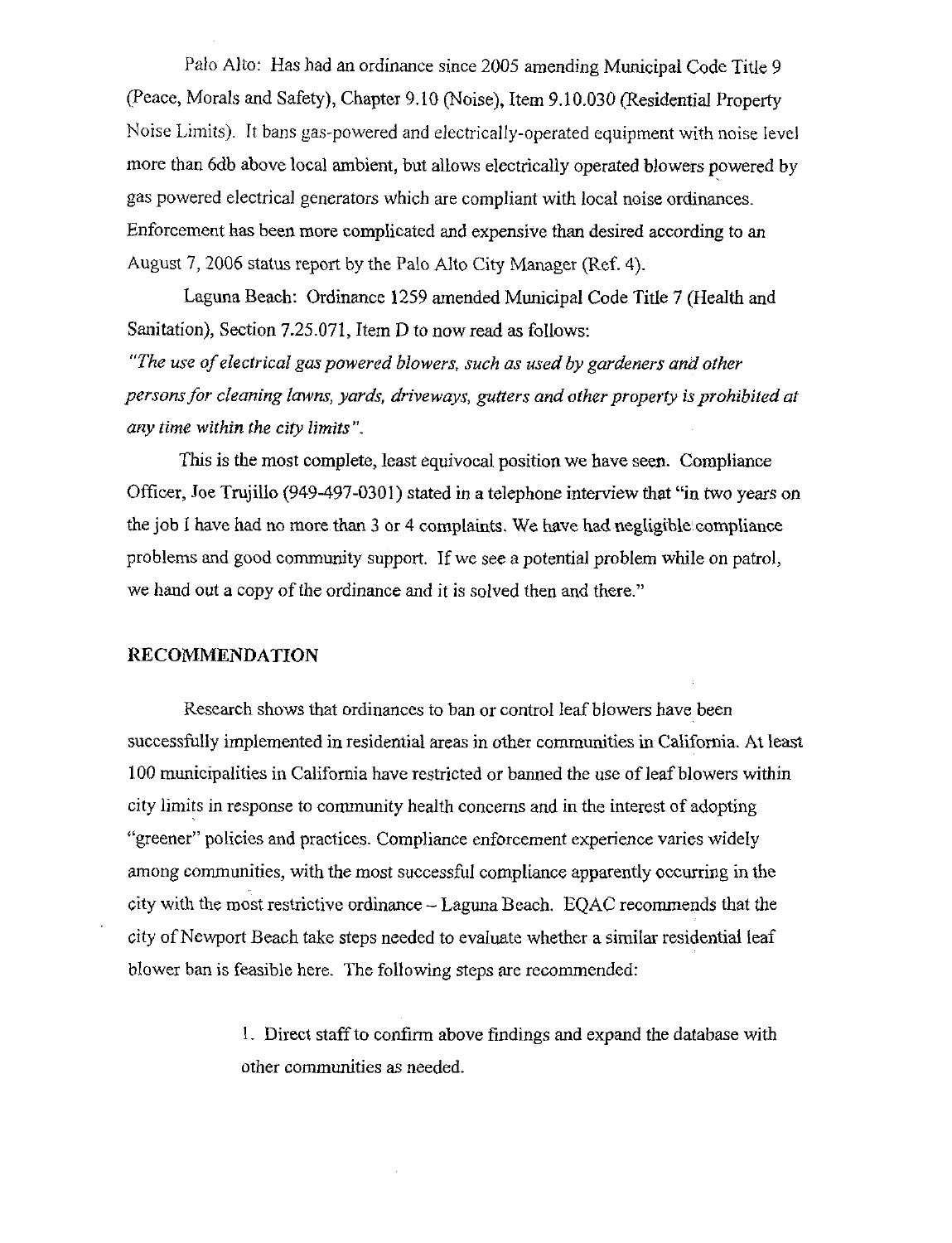2. Conduct an outreach activity to quantify the perceived economic impacts (i.e. increased labor costs) on the affected residential property owners.

3. Conduct outreach to determine residential community reactions (positive and negative) to such an ordinance.

3. Based on above, decide whether to proceed with a complete ban, limited ban, imposition of more restrictive standards (noise and air pollution) or continue with the current ordinance (10.28.045).

#### **REFERENCES**

1. California Envirormrental Protection Agency Air Resources Board, "A Report to the California Legislature on the Potential Health and Environmental Impacts of Leaf Blowers." Feb. 2000.

(http://www.arb.ca.gov/msprog/mailouts/msc0005/msc0005.pdf)

- 2. Zero Air Pollution web site: zapla.org
- 3. Citizens for a Cleaner, Better Lincoln web site: ccblincoln.com (other cities and towns heading).
- 4. Palo Alto City Manager Interim Report to City Council, "Gas-Powered Leaf Blower Ban Enforcement - One Year Status Report", Aug. 7, *2006*
- 5. Air Resource Board. Notice of public meeting to consider the approval of California's small off-road engine emission inventory. Mailout MSC#98-04, March 1998b.
- 6. Air Resources Board, Research Division. Cardiac response to carbon monoxide in the natural environment. Contract no. A3-138-33. 1992.
- 7. American Academy of Pediatrics Committee on Environmental Health. Noise: A Hazard for the Fetus and Newborn (RE9728). *Pediatrics,* 100(4), 1997; [online at: *http://www.aap.org/policy/re9728.html, 07/08/99].*
- *8. WHO Guidelines for Community Noise Guideline document to* the Department of the Protection of the Human Environment, Occupational and Environmental Health, World Health Organization, Geneva, Switzerland (Fax: +41 22-791 4123, e-mall: schwelad@who.int).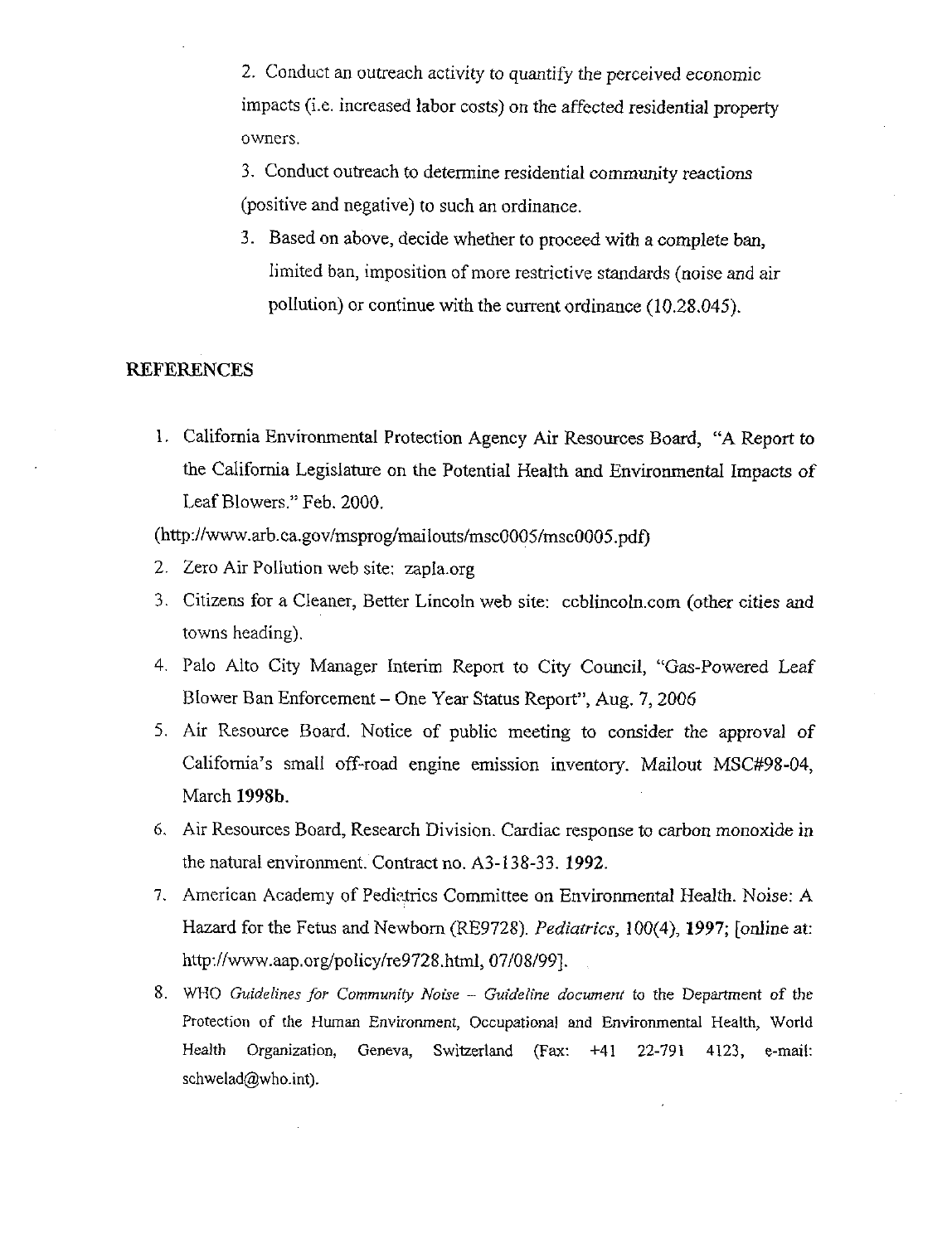

laura Dictz 3535 E Coast Hwy. 180 Co¢ona Del Mar. CA 92625

# To: Newport Beach City Council

Re: Study Session on Leafblowers February 10, 2010

From: Laura Dietz Cameo Shores Corona del Mar 949-721-8035

I would encourage members of Council to consider this matter very carefully before adopting any regulations for the following reasons:

(1) while leafblowers may be temporarily problemsome to some individuals, that in and of itself does not call for new regulation;

(2) the owners of the leafblowers do not live in Newport Beach, rather they come from other communities to work here, providing a service that provides several benefits; in addition, they use equipment that they can afford but will that be true if indeed there even exists a new version that reduces noise?;

(3) as for the issue of air pollution, the major impact has to be on the user of the leafblower, some of whom use masks that may or may not provide adequate protection; residents may not even be home, except for Saturdays;

(3) the authority for this issue lies with the *SCAQMD, which may have data on the subject that can answer the air pollution aspect;*

(4) the noise is temporary, short-lived, and during normal hours